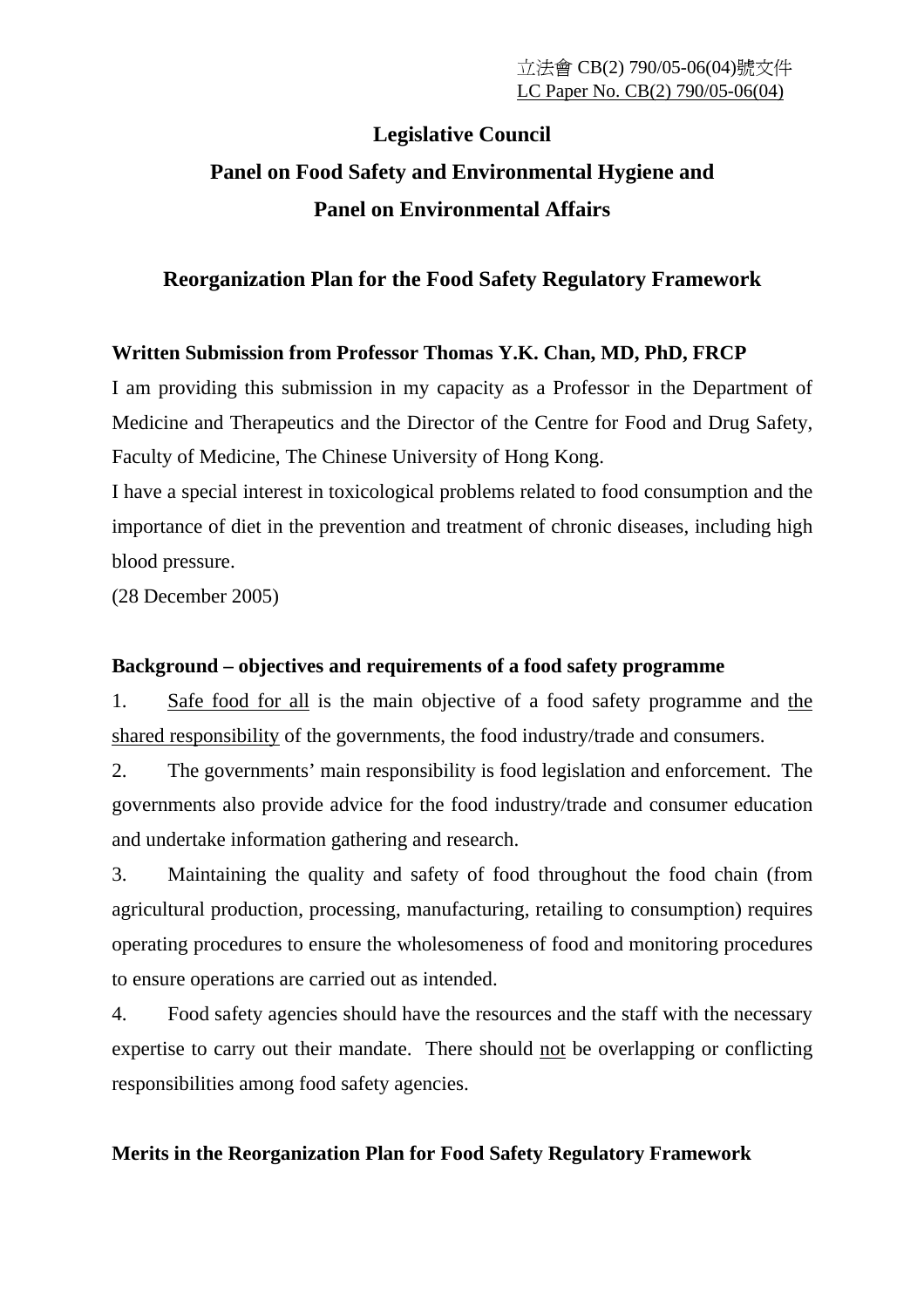5. There will now be one dedicated department, the Department of Food Safety, Inspection and Quarantine (DFSIQ), with primary responsibility for food safety across the entire food chain.

6. The infrastructure of the DFSIQ and the responsibilities of its five branches and Centre for Food Safety are very well defined. Overlapping responsibilities of various departments and units are avoided. Additional directorate and non-directorate posts will be created to provide the support required.

7. This reorganization should allow the Administration to pool the manpower and resources and coordinate the efforts in promoting food safety. Both the effectiveness and efficiency of measures to promote food safety can thus be improved.

8. The DFSIQ will be responsible for food safety. It must not have a conflicting mission, such as promoting agriculture and fisheries. The Department of Agriculture and Environmental Hygiene (DAEH) will take up the latter responsibility. Such an arrangement will help ensure that the Administration can adequately serve the interest of the consumers (food safety) as well as the food industry (promoting agriculture and fisheries).

#### **Other comments**

9. The Mainland is our major supplier of poultry, livestock, aquaculture produce and other foods. It is most important that the Administration has established excellent communication and cooperation with the Mainland regarding food safety and source management.

10. Vegetable-borne pesticide poisoning is now rarely seen in Hong Kong because of the success of source management, registration, tracking and recall system and food monitoring. Similar arrangement can be applicable to other foods.

11. In view of the number of foods available in the market, the need to strengthen source management, the known and emerging threats from foods and the amount of work involved, sufficient manpower and resources should be made available.

12. In order to make the food regulatory measures and decisions more transparent and scientific, there should be greater participation by the industry/trade, consumers, academics and experts in various scientific committees.